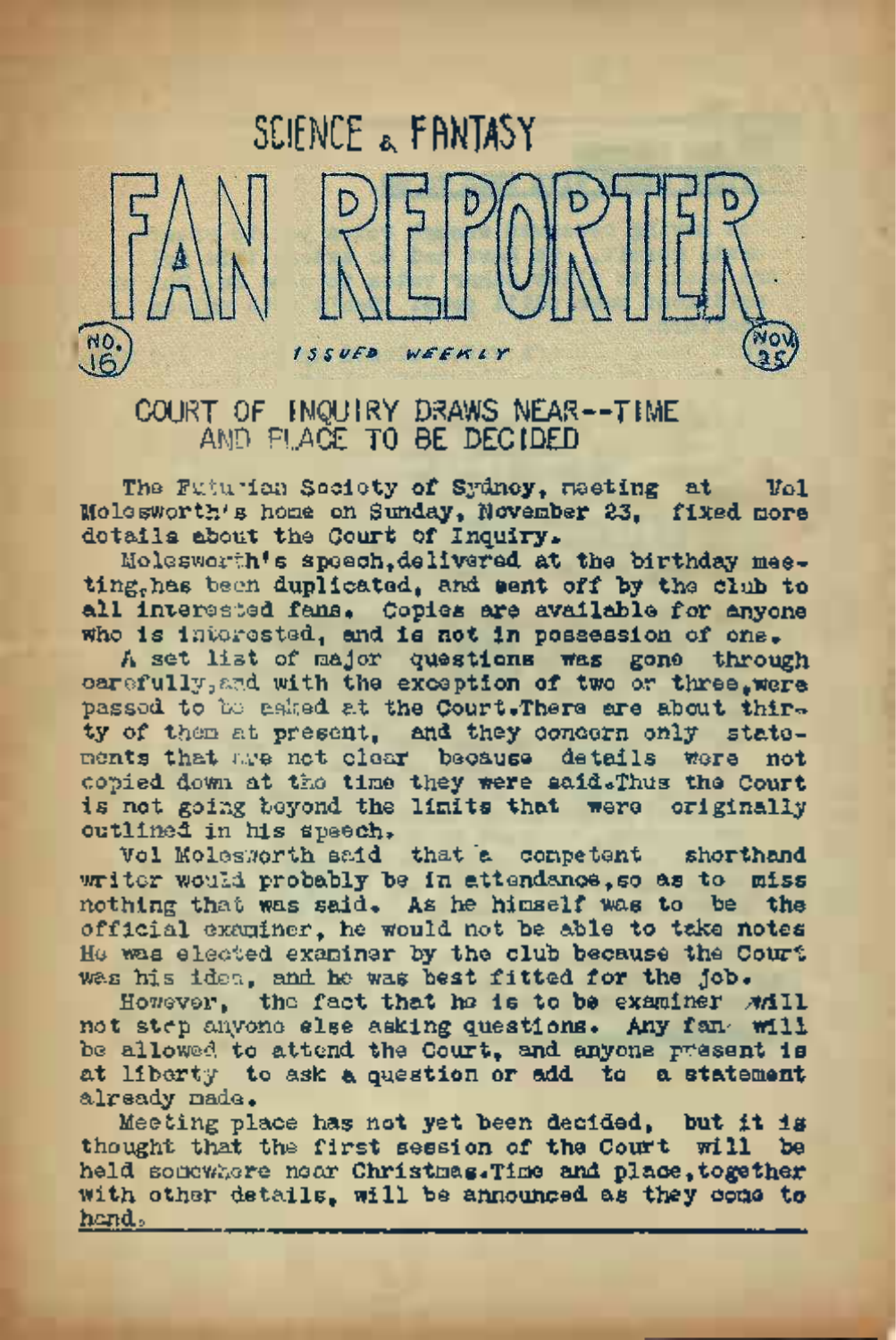#### PAGE TWO S.F.F. REPORTER.

POLLS...... .......................... , r . No.4.oPRO EDITORS

POSITIONS CIOSE WITH WEEK TO Gp.

Not having received enough votes yet to ensure an annual received enough votes yet to ensure an accurate result, we have had to extend this poll extra week, to allow other votes to come in. But what we said last week still goes. Don't vote unless you are certain.

This week, Hobart votes closed up gaps, and made positions very close. The score at present is:

| : сегіятл. |  |                                               |  |  |  |                |  |
|------------|--|-----------------------------------------------|--|--|--|----------------|--|
|            |  | This week. Hobart votes closed up gaps, and m |  |  |  |                |  |
|            |  | itions very close. The score at present is:   |  |  |  |                |  |
|            |  |                                               |  |  |  |                |  |
|            |  |                                               |  |  |  |                |  |
|            |  |                                               |  |  |  |                |  |
|            |  |                                               |  |  |  | $ \pi$         |  |
|            |  |                                               |  |  |  |                |  |
|            |  |                                               |  |  |  | - 4            |  |
|            |  | POHL, WEISINGER, WRIGHT  2                    |  |  |  | $\blacksquare$ |  |
|            |  |                                               |  |  |  | п.             |  |
|            |  |                                               |  |  |  |                |  |

Both Sloane and Tremaine received three points out of three this week, which brought them up to within striking distance of Campbell. Only newcomer was Malcolm Reiss, editor of Planet Stories, who received one vote.

Some interesting points have been brought to light Campbell and Tremaine, both editors of Astounding,are separated by only one point. Palmer and Sloane, who have handled Amazing, are together, and Gernsback,who started Amazing, is just ahead of them. England's "one and only" at the moment, Walter H.

Gillings, has received only one vote. We wonder where Ted Cornell would be placed, if New Worlds had have appeared.

Although polling is poor, we hope to reach double figures and close the poll next week. In any case, next week's figures will be final, and poll No.<sup>5</sup> will be started.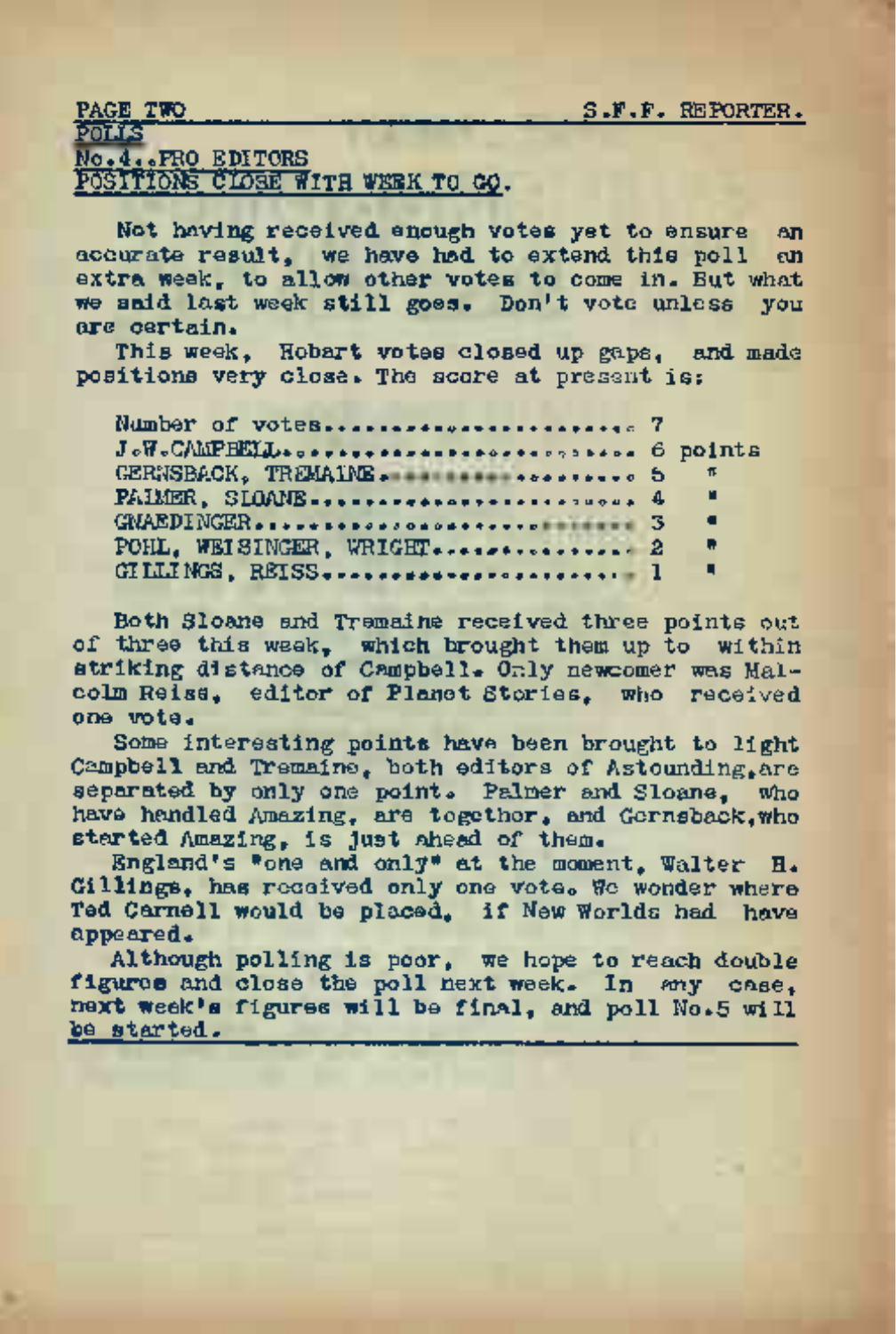# s.f.f. reporter<br>S.f.f. reporter<br>PACE Three., package package package package., FANDOM AT RANDOM

Melbournews by Wog Hockley.

#### FILMS

Stf and. fantasy films, given such a large part of last week's issue, are still well to the fore. Present shows are continuing, and. *new ones* are to start very shortly.

In Sydney, "All That Money Can Buy" is in its sedond week, and receiving very favourable comment from both reviewers and those who have already seen it. As yet, no reviewer has said anything against it. With-: out being carried away by our statements, this film looks like being the fantasy hit of the year.

Starting next Friday in Sydney is another Karloff film. "The Devil Commands." Also, showing at the St. James now is a short, "The Tell Tale Heart" from Poe's story of the same name.

In Melbourne, all films previously announced have started on schedule. Outstanding, however, is "Man Made Monster,"which is now in its third <week.It> seems that Melbournites like this film better than Sydney folk<sup>a</sup>

From this, it can be seen that the outlook of stf films at the moment is particularly bright.

### $q$  , and the set of the set of the set of the set of the set of the set of the set of the set of the set of the set of the set of the set of the set of the set of the set of the set of the set of the set of the set of th

## booics

April Astounding Reprint is out in Melbourne. Unknown, now a month overdue, is still to come.

Some very old Science and Inventions were picked<br>up by Graham Stone recently. They are profusely ille-<br>ustrated by Paul.One of the covers is golden, simbol ising what Gernsback terms The Golden Age of Science.

. WON'T ERIC'EE WIID!<br>December issue of Quiz (edited by pro-mag-to-beeditor Gardner) has a story in it entitled "I'<sup>m</sup> **Not** Sure," written by David R. and E. H. Evans. Story **IB** the same as that which Evans wrote for Ultra's **first** annish, but there is no acknowledgment for Ultra. Tak. tskl

# DUNCAN FOR CAMP

Arthur Duncan goes into camp with the S.H.S\* **Cadet** Corps on December 6.